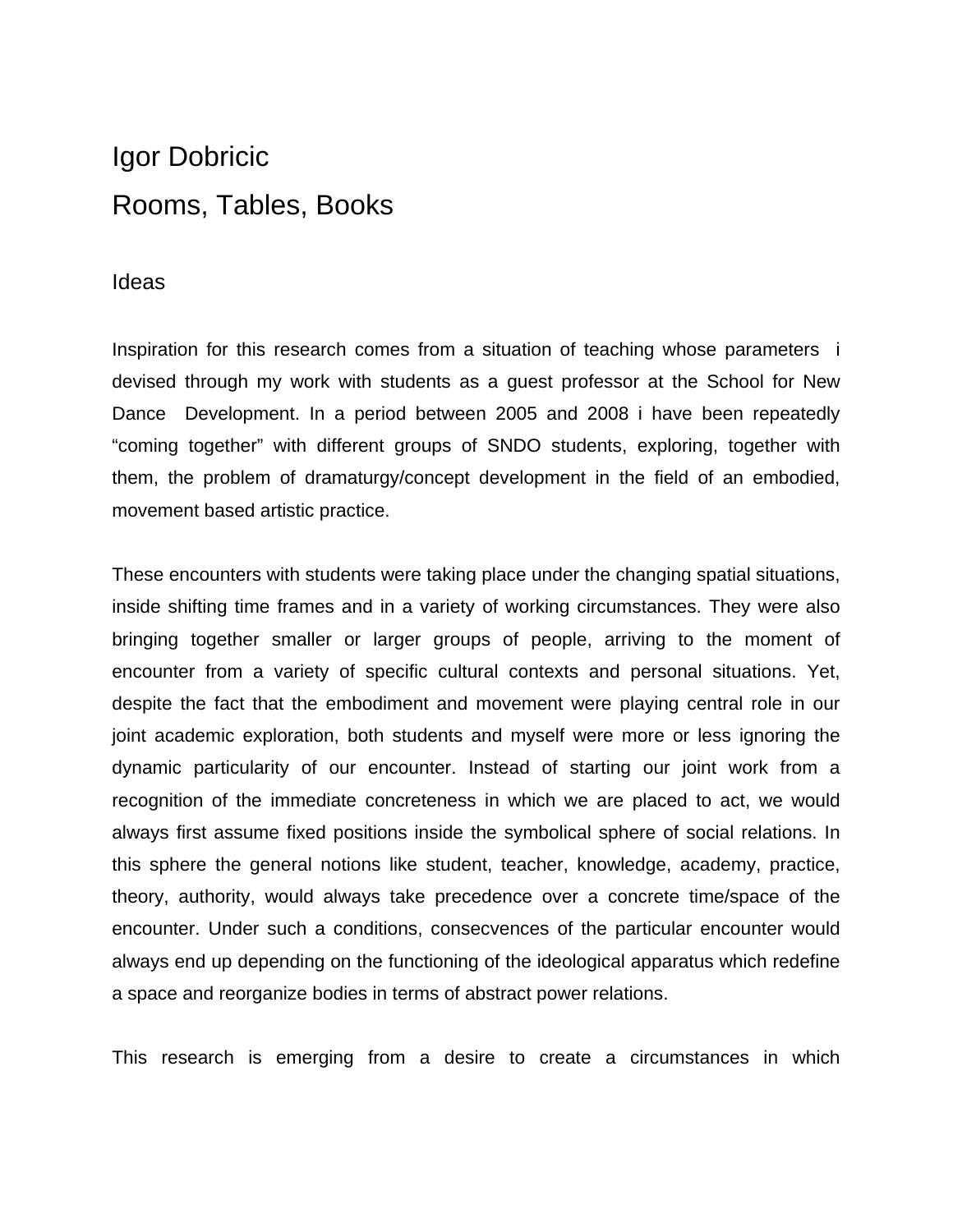conventional learning and sharing situation inside the academic context could be suspended and put on a different ground. For that purpose I would like to consider certain notions (community and knowledge) through the physical engagement with the concrete circumstances of the encounter and related entities (rooms, tables, books). My ambition is to re-wire relation of a group to material reality and temporarily reorganize attention concerning its meaning, beyond the prescriptions of the operating ideological framework.

In a world where things/situations are made for us we have a tendency to engage with them without considering their "coming into being"; to use them as pure indices of their own given function. But what if the physical action (of building a table, for example) inside a specific space/time (this room/today), become a content of a particular book (as a container of knowledge)? Can a book about people making a table become a new source of knowledge concerning parameters of community? Can a "real" people assume a roles, become a characters/agents in a book (on knowledge and community) by making a table together? To what degree physical action of making the world (table) can grow to become new kind of knowledge about the world? What kind of knowledge we can create by departing on a journey into the world as if it is not-yet-made? What kind of book we can write by becoming amateur carpenters of our own temporary community? Finally, if we, the makers, sit around the table that we created, will the food that we eat from it and words that we exchange across it taste differently?

Connecting encounter and knowledge, through a simple shared embodiment of problem solving (table making) and through the organization of the traces that this embodiment leaves in space/time (book making), will define the methodology of this research.

### **Work**

In its simple mechanics the work will consist of formulating and realizing set of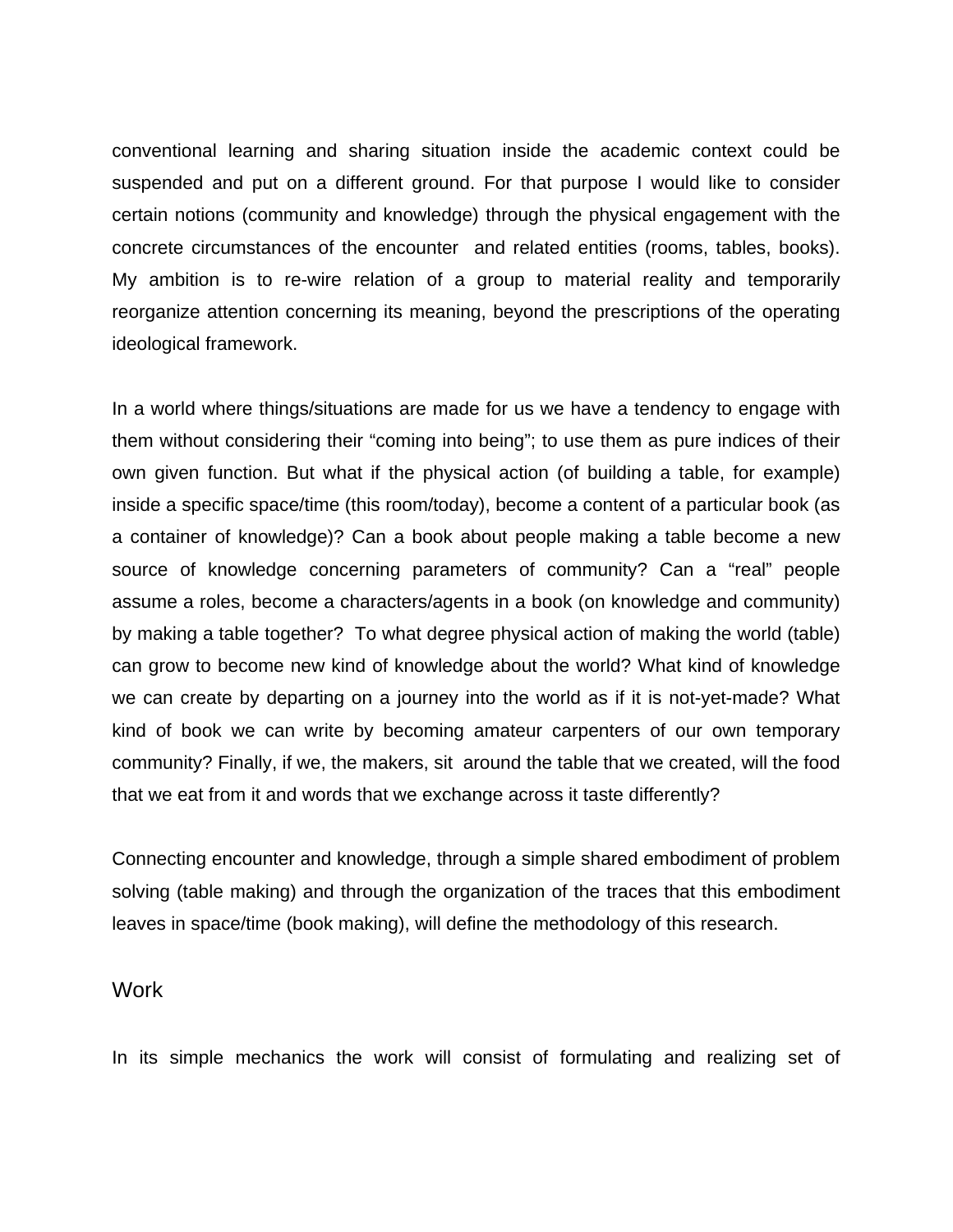#### procedures:

Appropriating particular space for a limited period of time.

Organizing the space according to the requirements of the carpenter's workshop.

Setting up the environment that can facilitate collection of the materials out of which "the book" can emerge (audio and video equipment).

 Receiving small group of people and proposing simple rules that should govern working process.

Engaging in the work - making a table.

Spending time around the newly made table - eating, talking.

Generating documentation (for making the book) throughout the process.

Starting the cycle all over again - different space, different time, different people.

Organizing growing documentation into "the book"

Putting "the book" into the circulation.

Each encounter itself will be minimally structured by set of roles/rules of behavior:

People will be invited with a simple request to assist me in making a table.

As their entrance to the process they will be asked t bring their own chair that they are ready to donate to the project.

Encounter will start with negotiating distances between people sitting on the chairs.

While working on establishing distances everybody should become aware that apart from making a table, by their actions they will also contribute to the making of the book. For that purpose they will need to agree and submit their presence/actions/words to the process of detailed documentation.

The size and shape of the space in between people will be marked as a shape of the table to make.

Table making will be negotiated in the act of making it.

Once made table will be used - we will eat from it and we will talk to each other over it.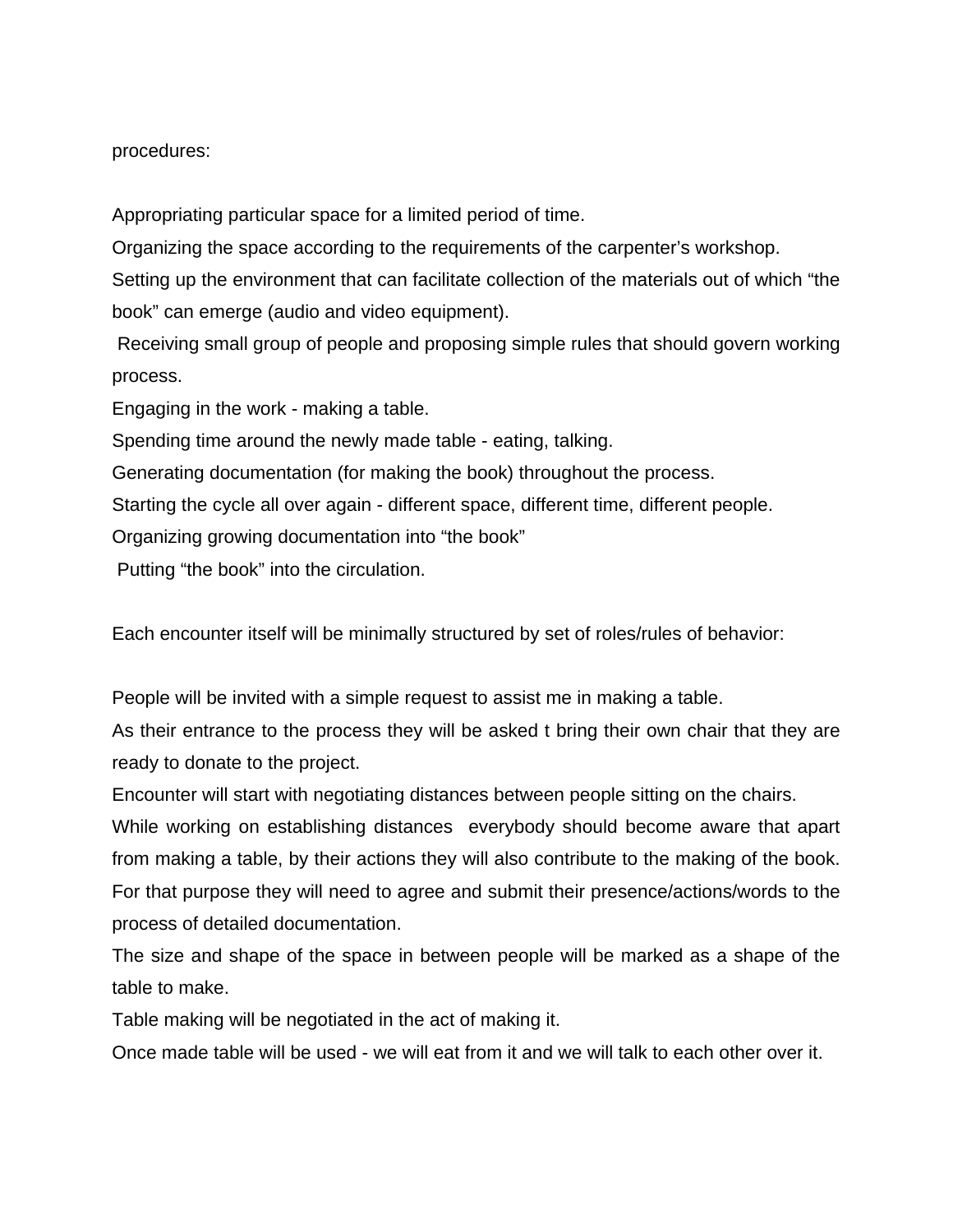Food will be cooked for everybody as an act of hospitality.

Conversation will be initiated and navigated by me, following certain game like procedure similar to the one of a fortune telling.

### **Vocabulary**

**Table** - in its simplicity of form and function, table as an object is a carrier of a complex meaning. Paradoxically, by separating us, table makes a communion between us possible. Through the medium of the table, distance and closeness are put in an immediate relation. As such surface of the table on a micro level and in physical terms closely resemble notion of public space. According to Hanna Arendt, in its communal function public space is constituted by the distances between citizens. Public space do not belong to anybody in particular as it is constituted by the relation (of distance/closeness) between everybody present at the moment of encounter. Same apply to the table. We could say that a table is objectified, intimate articulation of a public space. Yet in its physical ability to "hold reality" on its surface (food, objects of exchange) table is also primordial theatrical stage available for presentation and interaction. In this sense table, apart from being metaphor of public space (and consequently metaphor of agora - ancient instrument of demokratia) is also metaphor of theatre. To climb on a top of a table is the most straightforward act of assuming performative position of power. On a deeper level, table is also a symbol of community in a more primordial sense - community of a tribe and of a family.

**Chair** - By assuming the shape of our body, chair is a singular object closely related to individual difference and identity. As such chair is the counterpoint to the table, it is an extension of the body rather than an extension of the relation between bodies. It is also the object that always "belong" to somebody. Each chair represent the person who could be sitting on it. The power of empty audience testify to this phenomena. Ghost of the one who did and who will sit in the chair is always present in the existence of the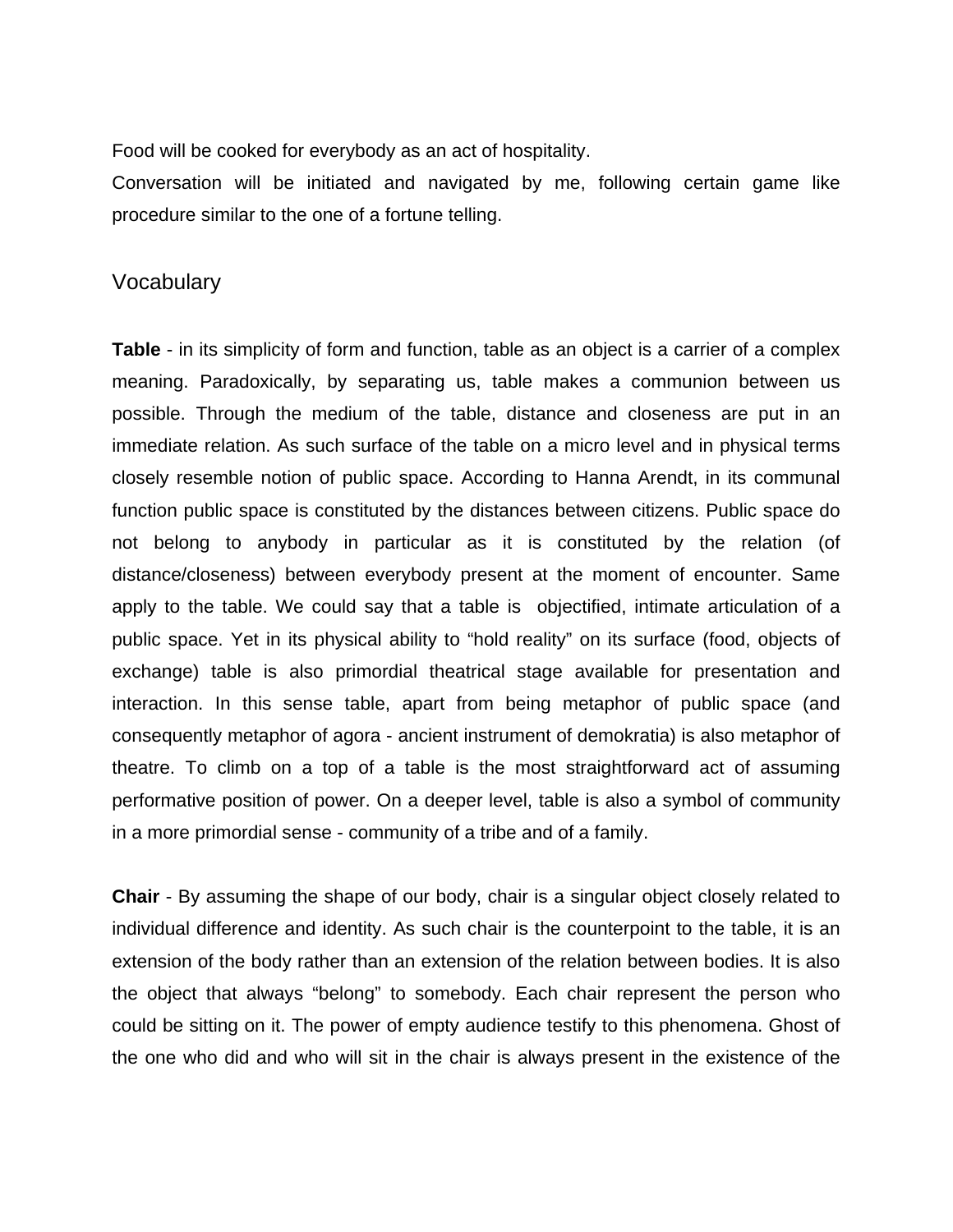chair as an object. To climb up on top a chair is existentially different act than to climb on the table.

**Book -** In a society based on reason, books are containers and guarantors of authority. As such they are always standing in a place of the persons who are signed as their authors. It is hard to brake this symbolical connotations of a book as an instance of knowledge and start perceiving it on a denotative level - as a concrete material object. On the other hand, this problematic materiality of a book opens a possibility for a free play with its fluidity. In its unfolding the event can assume a shape of a book. By assigning a label of a book to an encounter or a lived event, I can blur the boundaries between knowledge and existence, reality and fiction, object and subject. The same apply to the opposite procedure. If the book become in my perception a material item of a particular proportions and external properties to be used according to its physical characteristics, or if I access its content through the play with its materiality, i will be able to disrupt and dislocate the regime of knowledge by offering radically different, "blasphemous" readings of it.

**Encounter** - I consider a human encounter as a minimal measure of social interaction and in this sense the essential reality of communal life that takes place below and beyond a political regulation of it. The real meaning of notions like collaboration, confrontation, storytelling, solidarity, intimacy, engagement, care, protest, manipulation, honesty etc. are all, in my opinion sub-sets of the basic phenomena of an encounter. Encounter is not a result of the match-making and social engineering but it happen rather despite it, on its own accord, in an uncontrolled, spontaneous and unexpected manner which is always challenging circumstances that are set up to facilitate it (or prevent it). By taking into account emotional, obsessional, unreasonable nature of our affinities and motivations and by acknowledging accidental and temporal dynamics of human interaction, encounter is inverting the logic of political representation that aims to regulate it. Strategically, encounter should be considered as a basic measure of